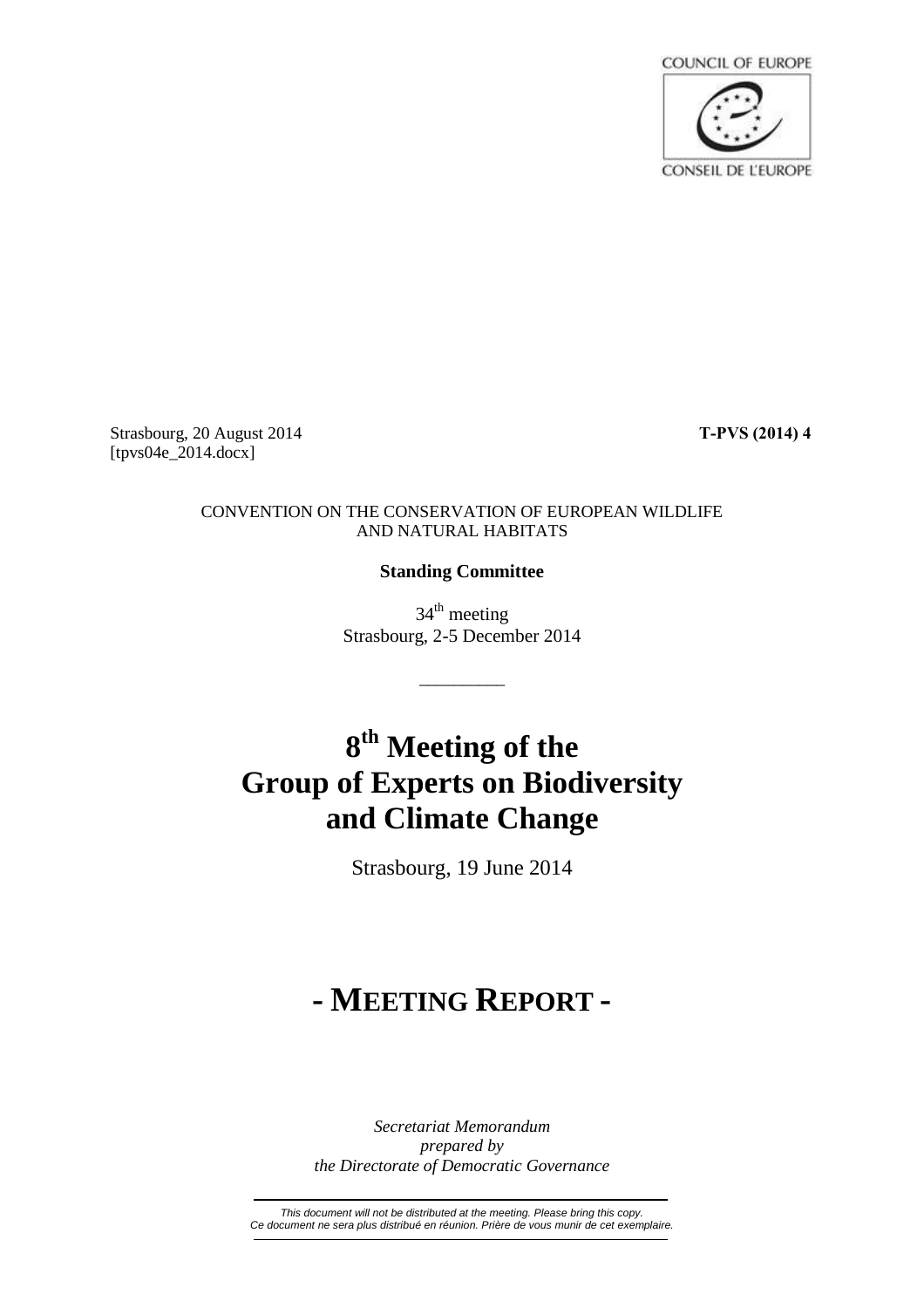The Standing Committee is invited to:

- Take note of the report and conclusions of the  $8<sup>th</sup>$  meeting of the Group of Experts;
- Hold a discussion on the Parties' expectations from the Group of Experts, as well as on their needs in terms of support, assistance and guidance on biodiversity and climate change related issues;
- Confirm, where appropriate, the Parties' commitment and support to the future work of the Group of Experts;
- Foresee, in 2015 or 2016 at latest, a one-day meeting of a restricted working group made-up of volunteering Parties, entrusted with the task of preparing a new work-plan for the future work of the Group of Experts.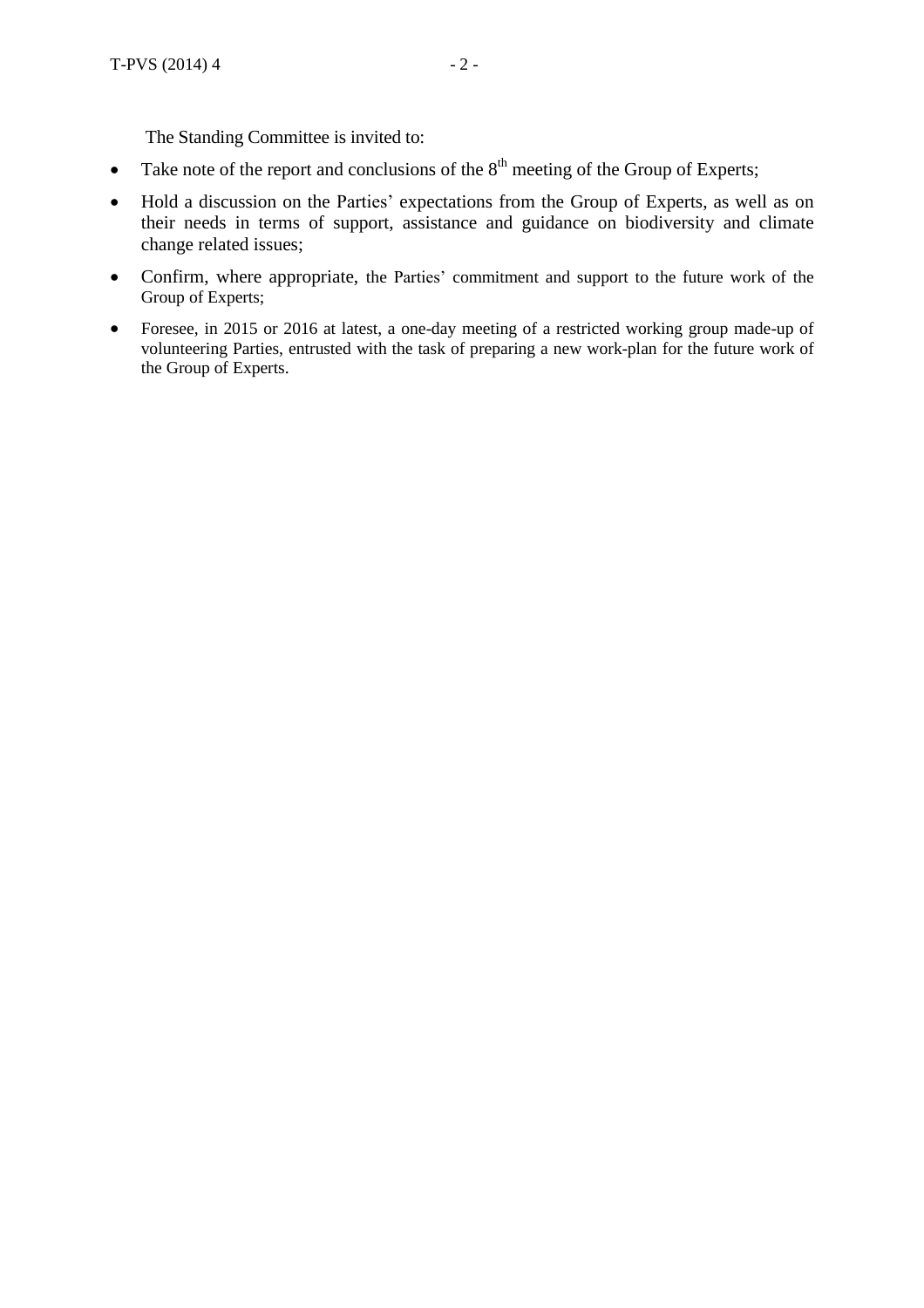# **CONTENTS**

| 4. Appendix 3: Compilation of National Reports on the implementation of relevant |  |
|----------------------------------------------------------------------------------|--|
|                                                                                  |  |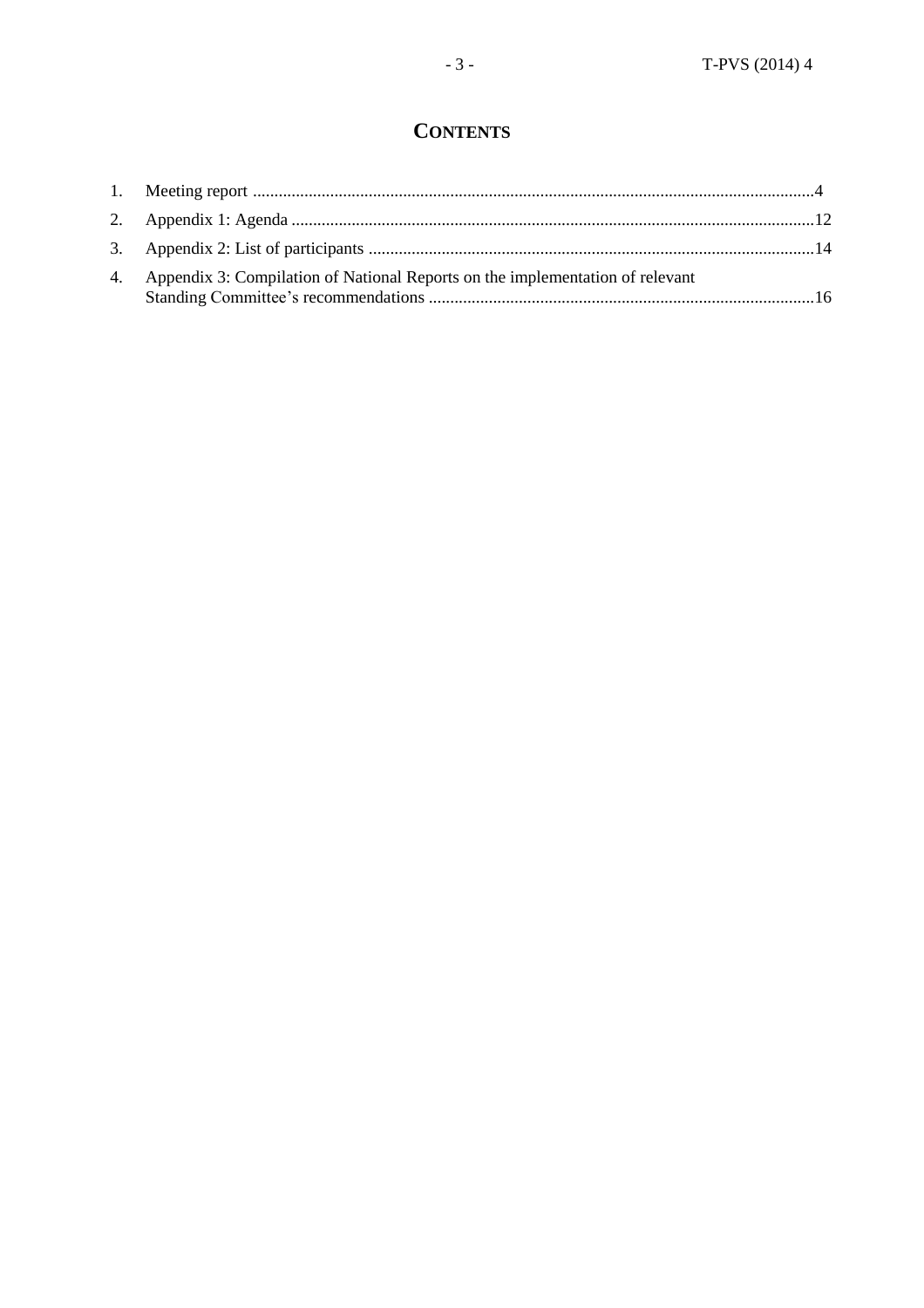### <span id="page-3-0"></span>**1. Opening of the meeting by the Chair**

Ms Ivana d'Alessandro, Head of the Biodiversity Unit, opened the 8<sup>th</sup> meeting of the Group of Experts welcoming the participants as well as the speakers whom accepted the invitation of the Secretariat (a list of participants is included in Appendix 2).

## **2. Election of the Chair**

Ms d'Alessandro recalled that at its last meeting, in October 2012, the Group of Experts was obliged to report the agenda item related to the election of the Chair until its next meeting. She further informed about the application of Ms Hasmik Ghalachyan, delegate of Armenia, to the position of Chair and invited the participants to proceed to the election.

Ms Hasmik Ghalachyan was elected by consensus. Her mandate will expire at the end of the  $9^\text{th}$ Meeting of the Group of Experts.

#### **3. Adoption of the Agenda**

The Chair welcomed the participants and introduced the draft agenda, particularly thanking the speakers for their contribution to the meeting. The agenda was adopted without amendments.

#### **4. Introduction by the Secretariat**

The Secretariat recalled the mandate of the Group of Experts, as described in [Recommendation](https://wcd.coe.int/ViewDoc.jsp?id=1486109&Site=&BackColorInternet=B9BDEE&BackColorIntranet=FFCD4F&BackColorLogged=FFC679) No. 122 (2006) on the [conservation](https://wcd.coe.int/ViewDoc.jsp?id=1486109&Site=&BackColorInternet=B9BDEE&BackColorIntranet=FFCD4F&BackColorLogged=FFC679) of biological diversity in a context of climate change. According to it, the Group of Experts should promote information exchange, provide information and guidance to Parties on understanding the impact and threats of climate change, as well as tools and support in developing appropriate adaptation measures in national policies regarding the species and habitats protected under the Convention.

Moreover, the Secretariat reminded that the Appendix to Recommendation No. 122 (2006) contains the terms of reference for the work of the Group of Experts. These were prepared in 2007 by a Select Group of Experts on Climate Change, composed by delegates of contracting parties participating on a voluntary basis. The terms of reference include the definition of the scope of the work of the Group of Experts, its composition, the methodology and the timeframe for its action. Following this mandate, the Group of Experts held 7 meetings and produced a number of specific technical reports; moreover, it forwarded to the Standing Committee for examination and possible adoption ten comprehensive draft recommendations.

The Secretariat referred to document [T-PVS/Inf](https://wcd.coe.int/com.instranet.InstraServlet?command=com.instranet.CmdBlobGet&InstranetImage=2539741&SecMode=1&DocId=2147824&Usage=2) (2014) 12 which provides a summary overview of the work carried out by the Group of Experts since its setting-up. Moreover, the Secretariat briefly recalled the outcomes of the  $7<sup>th</sup>$  Meeting of the Group, including two draft recommendations which were adopted with minor amendments by the Standing Committee at its 32<sup>nd</sup> meeting. In addition, the Secretariat recalled that the last meeting also served for carrying out for the first time the monitoring of the implementation of the Recommendations adopted by the Standing Committee. The conclusions of the assessment report [document  $T-PVS/Inf$  (2012) 11] were not necessarily positive, as they identified important gaps in the implementation of some of the areas covered by the recommendations; however, the independent experts who prepared the assessment report recognised that the information submitted by the Parties did not always reflect the multiple initiatives and efforts put in place at national level.

The Secretariat concluded by presenting the objectives of the meeting which should concentrate on analysing the impact of the work carried out by the Group of Experts so far, the continued relevance of its mandate, the completion or not of its work-plan, and the proposals for its future work.

# **5. Updates on biodiversity/climate change work in other fora**

*NB: All presentations are available for download on the [meeting's](http://www.coe.int/t/dg4/cultureheritage/nature/Bern/ClimateChange/Meeting_062014_en.asp) website.*

#### **5.1 The EU Adaptation Strategy**

The Secretariat presented the EU Adaptation Strategy on behalf of the European Commission, after the apologies of Ms Karin Zaunberger, Delegate of the European Union. The Strategy was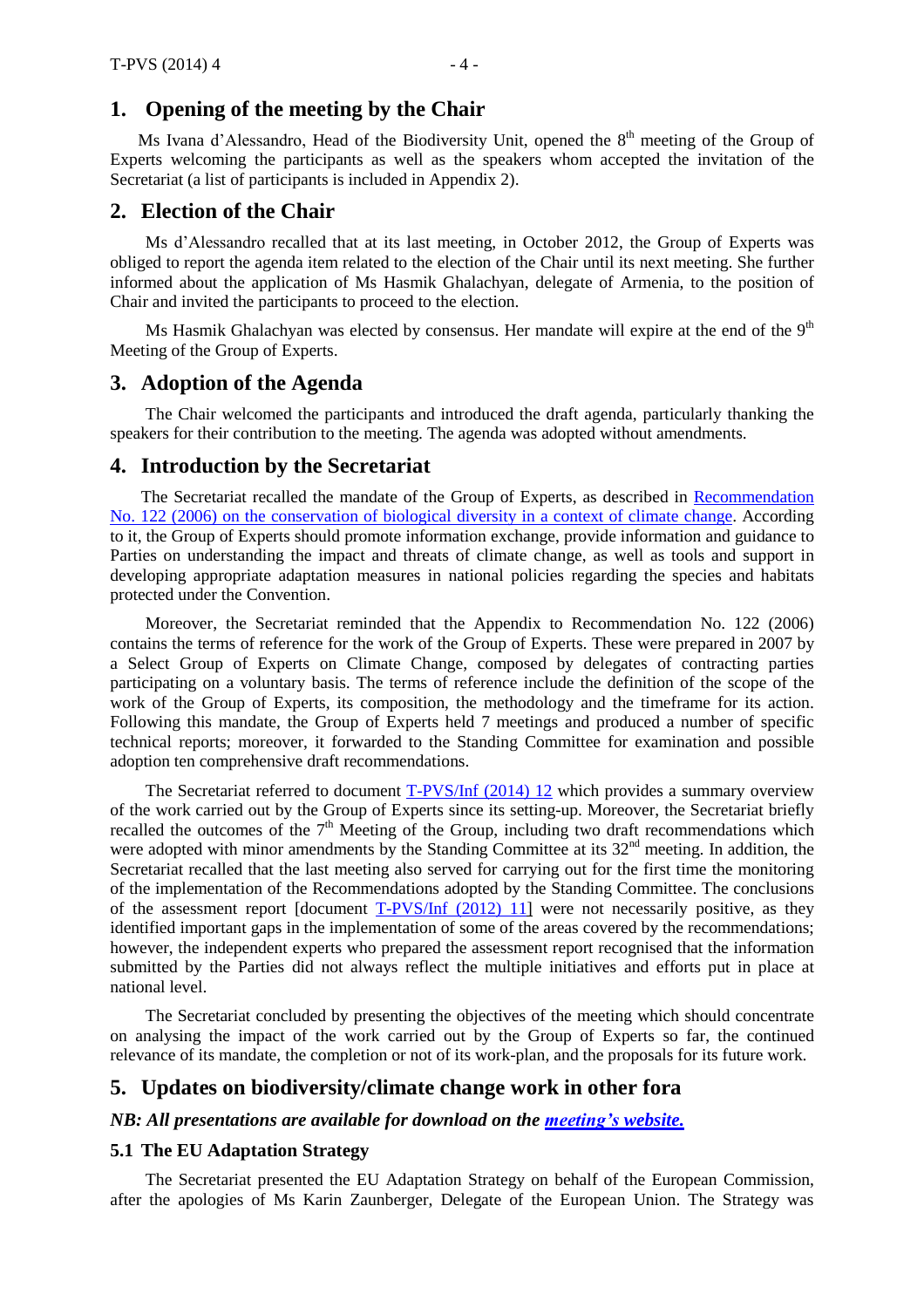adopted in April 2013 to complete the activities carried out by EU Member States by promoting greater coordination and information-sharing, and by ensuring that adaptation considerations are addressed in all relevant EU policies. In the implementation of the Adaptation Strategy, the Commission will use multi-annual work programmes to define strategic goals and thematic priorities. Priority will be given to adaptation flagship projects that address key cross-sectoral, trans-regional and/or cross-border issues. Projects with demonstration and transferability potential will be encouraged, as will green infrastructure and ecosystem-based approaches to adaptation, and projects aiming to promote innovative adaptation technologies.

The presentation continued with an introduction to the concept of Green Infrastructure, a strategically planned network of natural and semi-natural areas with other environmental features designed and managed to deliver a wide range of ecosystem services. As stated in the Communication issued in May 2013 by the European Commission on "Green Infrastructure (GI) — Enhancing Europe's Natural Capital (May 2013)", Green Infrastructure uses biodiversity and ecosystem services as part of an overall adaptation strategy and may have a key role in helping people to adapt to or mitigate the adverse effects of climate change.

Finally, the presentation suggested a positive reading of the challenges posed by climate change, which should be addressed by investing in ecosystem-based approaches, green infrastructure, and enhancing green economy and sustainable development.

#### **5.2 IPCC WGII Report "Climate Change 2014: Impacts, Adaptation and Vulnerability"**

Dr Josef Settele, coordinating lead author of Chapter 4 of the IPCC WGII report on "Climate Change 2014: Impacts, Adaptation and Vulnerability", presented the Working Group II (WGII) contribution to the IPCC Fifth Assessment Report (AR5) as well as its core messages related to the impacts of climate change on biodiversity and the natural environment.

The report details the impacts of climate change to date, the future risks from a changing climate, and the opportunities for effective action to reduce risks. A total of 309 coordinating lead authors, lead authors, and review editors, drawn from 70 countries, were selected to produce the report. They enlisted the help of 436 contributing authors, and a total of 1,729 expert and government reviewers. The report concludes that responding to climate change involves making choices about risks in a changing world. The nature of the risks of climate change is increasingly clear, though climate change will also continue to produce surprises. The report identifies vulnerable people, industries, and ecosystems around the world. It finds that risk from a changing climate comes from vulnerability (lack of preparedness) and exposure (people or assets in harm's way) overlapping with hazards (triggering climate events or trends). Each of these three components can be a target for smart actions to decrease risk.

Answering to a question asked by the representative of the European Environment Agency, Dr Settele explained in details the methodology used for drafting the report and for peer-reviewing the data on which the report is based.

The Chair thanked Dr Settele for the interesting presentation noting that he already contributed to past meetings of the Group of Experts on Climate Change under the Bern Convention.

#### **5.3 CMS Draft Programme of Work on combating the effects of climate change on migratory animals**

Mr Colin Galbraith, CMS appointed Councillor for climate change, presented CMS current work on this topic, with an emphasis on the Draft Programme of Work which has been elaborated to addressing the effects of climate change on migratory animals. The latter will be examined for possible adoption by the Parties to the CMS at their next Conference of the Parties, taking place on 4-9 November 2014 in Ecuador.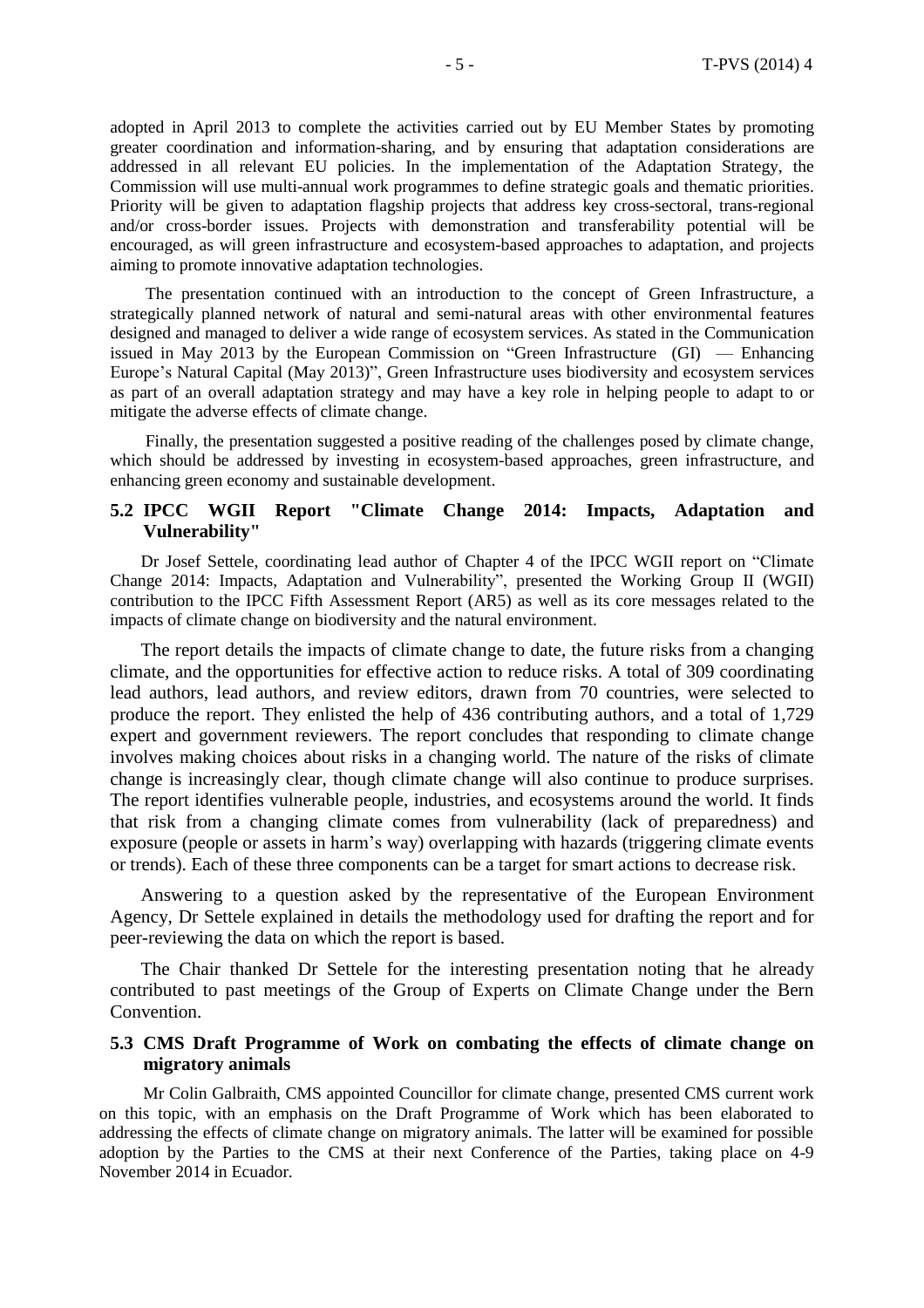Mr Galbraith explained that, while there are wider negotiations on climate change, the CMS is the only global agreement which specifically targets migratory species and which could thus adequately address the issue of the impact of climate change on these, as well as bring relevant matters to the attention of the governments of the Parties and other organisations. In fact, Climate Change has been tackled by the CMS since 1997, when a Scientific Council Working Group was set up to investigate the issue and make proposals to the Parties. Since then, three dedicated Resolutions have been adopted to identify the most threatened species among those protected under the CMS, set research priorities, identify adaptation and mitigation actions, promote cooperation and implementation. This year, a Technical Workshop was organised to prepare a sound and comprehensive "Programme of Work on Climate Change and Migratory Species" which could orient the work of the Parties and identify and prioritise options for future research, as well as actions to improve the adaptive capacity of migratory species.

Mr Galbraith recognised that science is moving rapidly and that adaptation is still at the centre of climate change investigation and debates. However, there is still the need to further explore and take into consideration the linkages between climate change and other environmental issues, and to properly consider the multiple effects of climate change on the ecosystems, including through understanding the different interactions between physical, biological and chemical processes.

In the implementation of its dedicated Programme of Work, in case it is adopted by the Parties, the CMS will have to be critical in the analysis of the information available in the scientific studies, but also well prepared to take both action and risks in exploring new patterns. Although the CMS aims at having a leadership on climate change and migratory species related issues, it will certainly benefit from the cooperation of other international instruments, among which the Bern Convention could have a prominent place. Partnership and cooperation at the global level, but also and particularly at the level of the government, will be a key issue to overcome the problem of the resources, which the implementation of the plan will surely need.

Finally, major efforts should be devoted to improving the communication between science and policy, which is still a big obstacle to resources mobilisation and effective implementation of prioritised actions.

The Chair thanked Mr Galbraith for his presentation and emphasised on the opportunities for cooperation between the CMS and the Bern Convention, also in light of the Memorandum of Cooperation signed by both in 2011.

#### **5.4 Reducing the impact of climate change on birds: the contribution of the RSPB**

Dr Olly Watts, senior climate change policy officer at the RSPB, gave an overview of RSPB work on addressing climate change in RSPB nature reserves, as well as on the methodology used for assessing the different species adaptation needs.

Following the adoption in 2011 of the so-called "Saving Nature Strategy to 2020", the RSPB started embedding climate change adaptation across its nature conservation activities and has worked on preparing adaptation strategies in its nature reserves' management planning. The RSPB is working towards having adaptation strategies in place across all its conservation work by the end of 2015.

These strategies are species focused yet also based on understanding the change to habitats and land management, so as to prepare and reduce, as much as possible, exposure to vulnerabilities, risks and surprises, and develop appropriate management for conservation in changing conditions.

Dr Watts further presented in detail the methodology and tools used in the RSPB approach to adaptation, which is based on eight steps for predicting, monitoring and understanding the change, assessing the needs, and developing the necessary actions to enable nature conservation policies, strategies and actions to successfully respond to the change. A non-technical adaptation assessment framework and workshop format has been prepared to collect standardised data and summary reports directly from the stakeholder discussions of any conservation interest; there is a current focus on the RSPB's landscape scale projects. The framework is straightforward to use and makes it possible to identify key adaptation issues in each of the areas analysed.

Concerning the key actions to be carried out in its nature reserves, RSPB has identified the extension of the existing sites, the defence of the coastal sites until sufficient replacement habitat has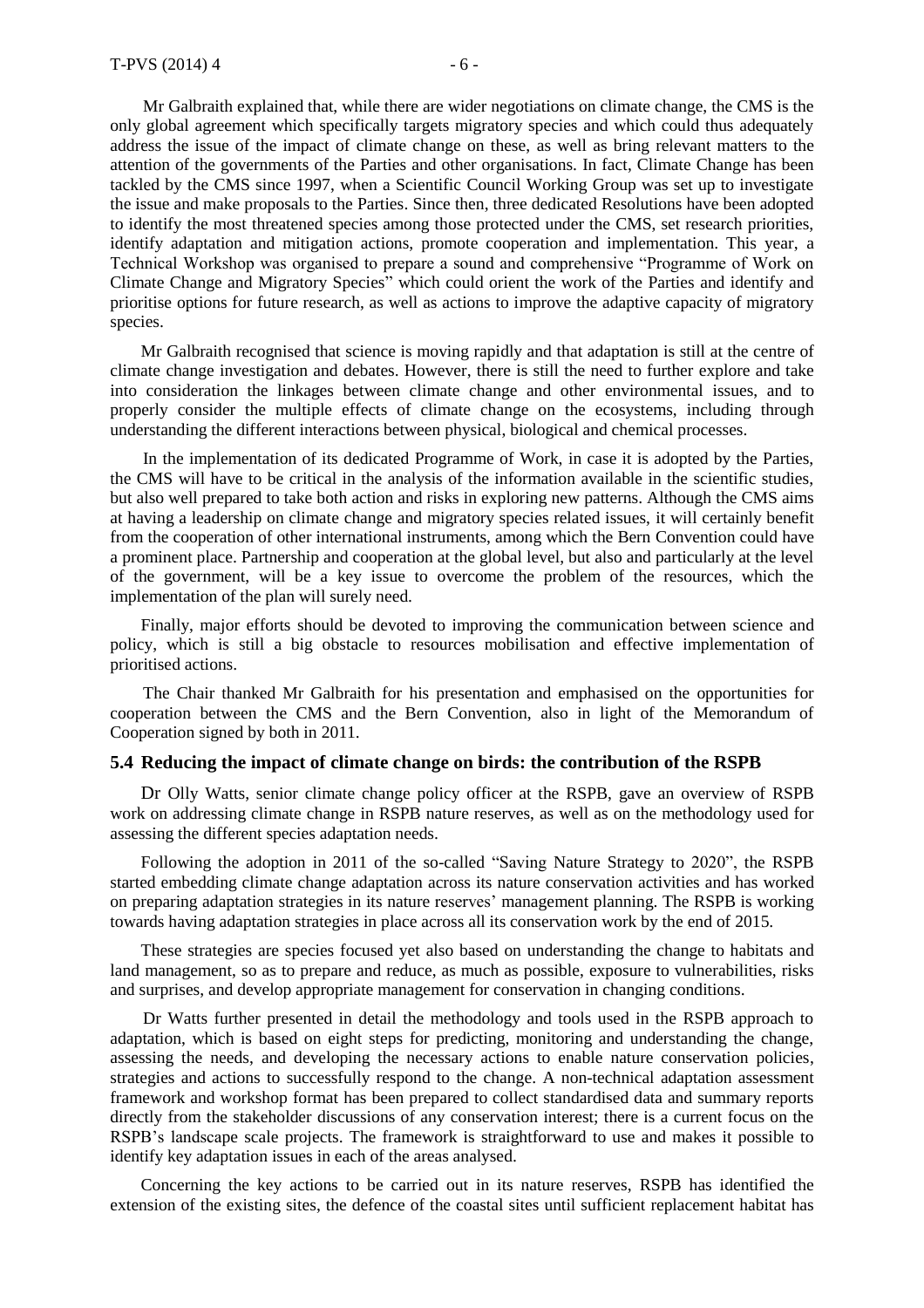been created, the creation of new areas of habitat and, where appropriate, the translocation of some immobile species.

Dr Watts concluded his presentation by providing several examples of adaptive management in different RSPB nature reserves.

The Chair thanked Dr Watts for the comprehensive presentation which addressed very specific topics putting forward examples of successful practices.

#### **5.5 Council of Europe's Conference of INGOs: the work of the Democracy, Social Cohesion and Global Challenges Committee**

Ms Edith Wenger, Chair of the Council of Europe's INGO Climate Change Working Group, presented the work of the WG mainly focussed at investigating and highlighting the links between climate change challenges and fundamental rights. In fact, some of the rights to which the European Convention of Human Rights grants protection (eg. right to life, the right to dignity and decent living conditions, the right to health) may be negatively affected by changing climatic conditions.

INGOs having participatory status at the Council of Europe consider it indispensable to bring preventive responses to potential or expected effects of climate change in view of avoiding or mitigating possible violation of human rights. They therefore advocate for international cooperation and coordination to ensure the preservation of the environment and of its biodiversity, also as a way to ensure human well-being.

The Climate Change Working Group under the INGOs Conference has prepared a series of recommendations to the attention of both the UN and the Council of Europe. These mainly focus at encouraging governments and other institutions to anticipate the effects of climate change through the adaptation of the lands, the sustainable use of natural resources and the evolution of economic activities. Furthermore, the INGOs Conference requests that increased efforts are devoted to the preservation of healthy ecosystems and that green infrastructures are systematically integrated in spatial planning and sector-based policies.

Ms Wenger's presentation stimulated questions on the place that environmental issues have in the framework of the INGOs Conference, the cooperation with other Council of Europe's Institutions (Parliamentary Assembly, the Congress of Local and Regional Authorities, for instance) and the challenges ahead.

Mr Galbraith noted that the Ministries of Environment of contracting Parties do often face problems in mobilising resources to be devoted to climate change related issues, as well as in raising the interest of other ministries on subjects related to environment in general. He suggested that the approach of the INGO Conference, consisting in linking climate change and human rights, could provide additional arguments for improving the understanding and co-operation between different governmental departments. He also noted the key role of NGOs in giving voice to the concern of the scientists with a different and more easy-to-understand language.

The Chair thanked Ms Wenger and the participants for the interesting debate.

#### **5.6 Towards Guidelines on the management of Emerald sites in the context of Climate Change**

Ms Iva Obretenova, responsible of the Group of Experts on Protected Areas and Ecological Networks under the Bern Convention, gave a short presentation of the a draft guidance document concerning the management of Emerald sites in the light of climate change. The document targets Contracting Parties and Observer states working on the setting-up of the Emerald Network of Areas of Special Conservation Interest (ASCI) and presents a step-by-step approach to planning and deciding on the most suitable management measures to be put in place for each Emerald site. The work on the guidance document was launched at the initiative of the Group of Experts on Protected Areas and Ecological Networks, in consultation with the Group of Experts on Climate Change, in order to provide an early response to the challenges that the managers of Emerald sites will face because of climate change. The document thus provides recommendations and practical advices on how climate change mitigation and adaptation can be integrated in the management of Emerald sites, already in the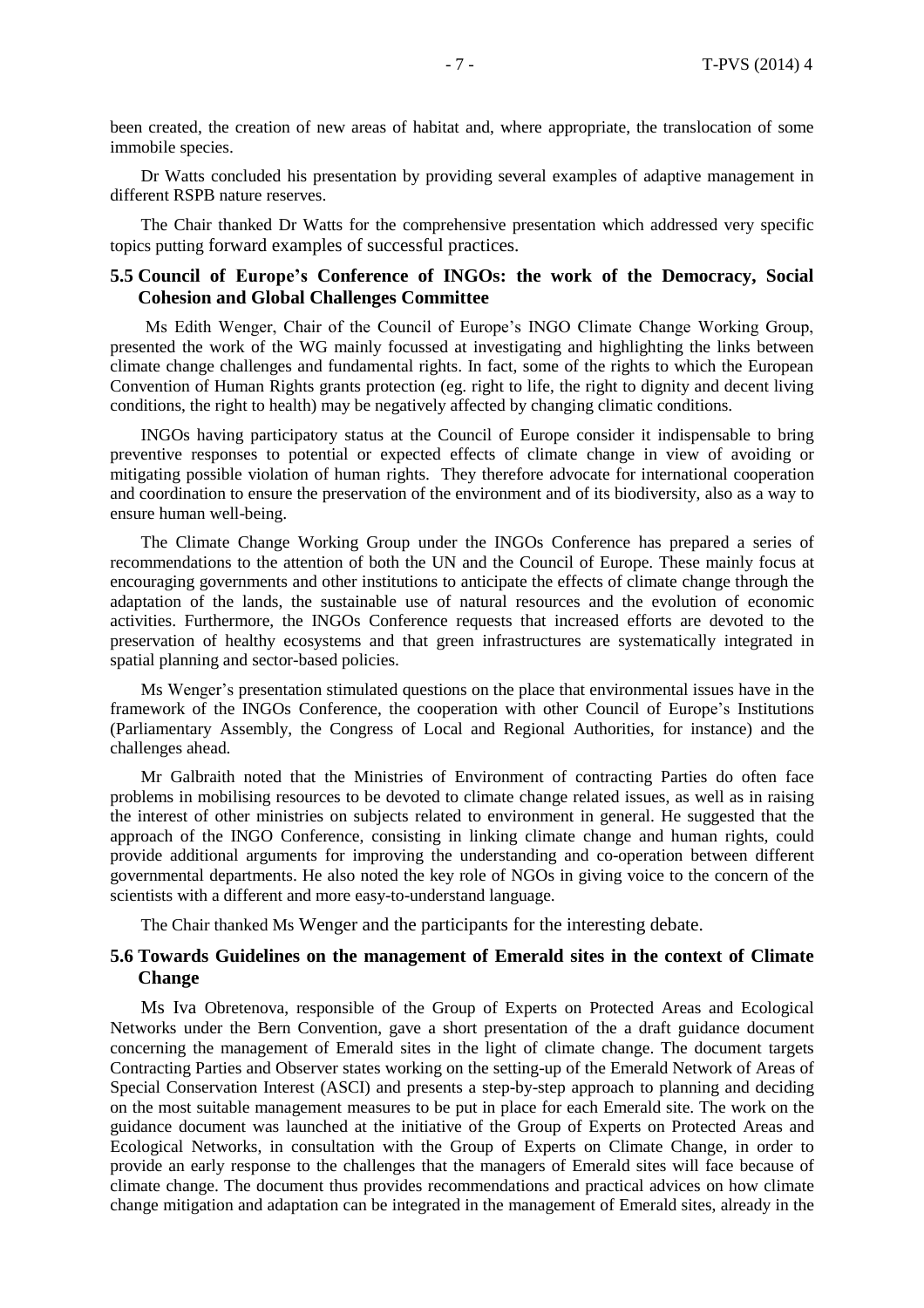planning phase. The timing for the drafting of the document was considered perfect taking into account that the Emerald Network is in its establishment phase and that management measures for the Emerald sites will have to be adopted in the near future.

The second draft version, prepared in 2013, is currently being reviewed. Contracting Parties to the Convention welcomed the flexible approach adopted by the document – letting each Contracting Party choose how to use them according to its specific needs. However, it was requested that the document is further revised in order to lighten its format and include more information on the Emerald Network and possibly boxes with good practices and examples.

# **6. Reports from Parties on the implementation of the relevant Standing Committee Recommendations since the last meeting (October 2012)**

The Secretariat informed about the compilation of national reports (see Appendix 3 to this report) prepared for the meeting, including reports from 10 Contracting Parties.

The Delegates of Armenia, Norway and Switzerland presented their national reports to the participants. The Secretariat summarised the content of the other reports received.

The Delegate of Ukraine informed that the written report would be submitted soon and gave an oral presentation of the main activities carried out by her country in support of the ecology policy of the Ministry of the environment. Strong efforts concern the enlargement of the surface of Protected Areas, including the progress in the setting-up of the Emerald Network. Integration of climate change in the management of Protected Areas is an issue to which the government is devoting special attention, by working also in cooperation with NGOs and local communities. Projects addressing adaptation and mitigation in steppe ecoregions are carried out in three Oblasts. Restoration of steppe areas is also carried out through pilot projects targeting pilot areas. Thanks to EU grants, the government will also work on improving communication on best management practices, putting forward examples of good practices which can be of inspiration for other managers as well as encourage citizens and local communities to contribute to the conservation of biodiversity and promote understanding of the benefits deriving from healthy ecosystems.

The Secretariat reminded that Parties could still submit their reports in electronic format by **24 October 2014**.

Moreover, at the request of the Secretariat, the representative of Natural England was invited to present Natural England's contribution to the implementation of the UK National Adaptation Programme.

In fact, the National Adaptation Programme (NAP) is the UK government's answer to the challenges posed by climate change, and provides tools for addressing species conservation in the light of climate change. The aims of the NAP consist in building ecological resilience to the impacts of climate change, preparing for and accommodating to inevitable change, valuing the wider adaptation benefits that the natural environment can deliver, and improving the evidence base. The latter was identified since the beginning as one of the major challenges. Moreover, the UK devoted a lot of energy to understanding what the consequences of climate change are for the country –at both the short and the long term -, what impact it would have on the species, what is the influence of the landscape variables and how to properly design the ecological networks accordingly.

Collecting sound and thorough evidence base has been considered by the authorities as a key element for taking informed decisions.

A manual on climate change adaptation has also been prepared for protected areas' managers, who are confronted with climate change in their daily work.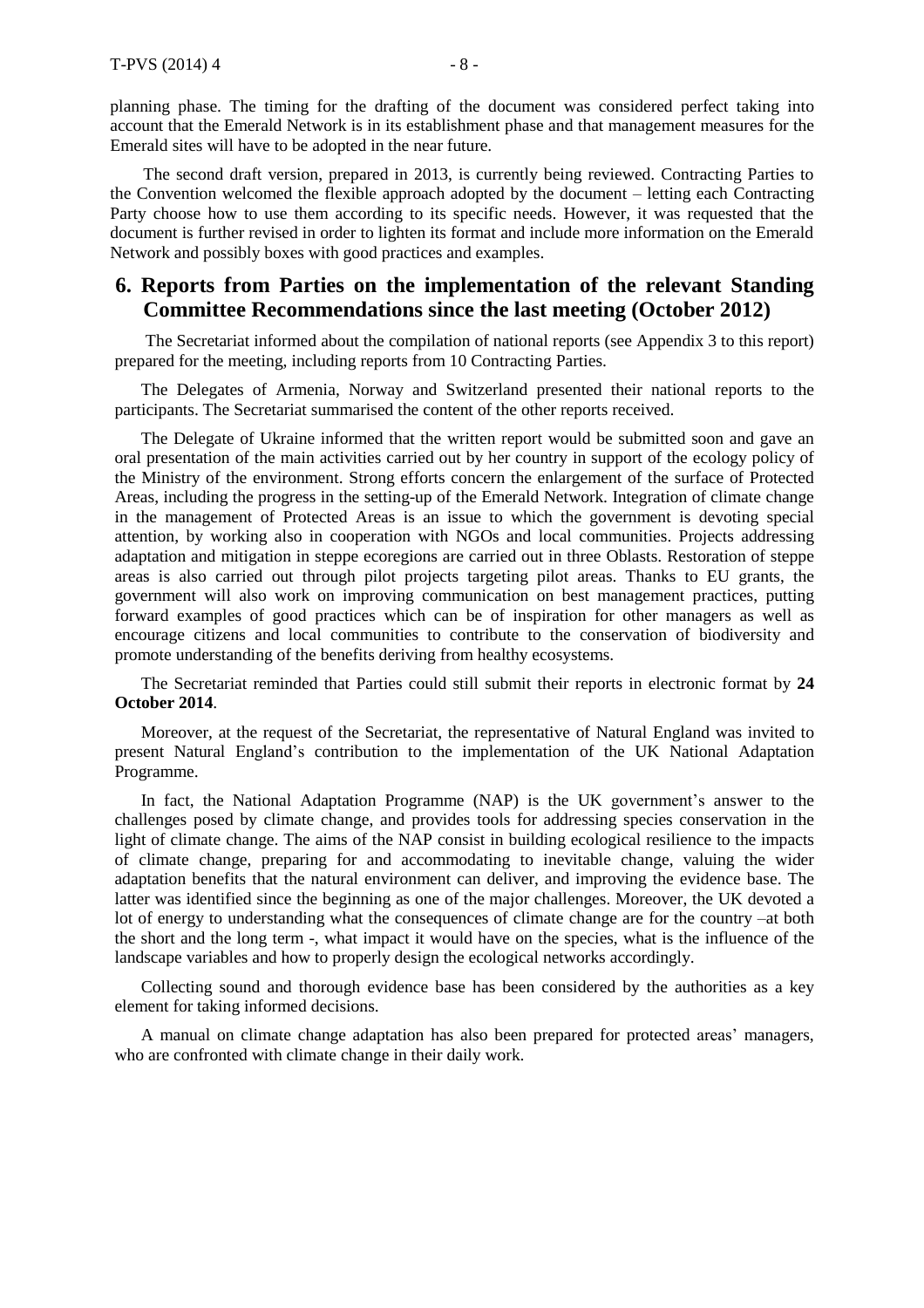# **7. Examples of the concrete implementation of the Convention's recommendations**

#### **Climate change risks and impacts' assessment in the Emerald Network sites of Armenia**

The Delegate of Armenia presented the climate change risks' assessment carried out in 2013 for Emerald Network's sites, whose results and recommendations will be included in Armenia's 3<sup>rd</sup> National Communication to be submitted to the UN/FCCC.

Ms Ghalachyan further gave an overview of recent or on-going projects, aimed at evaluating climate change impacts on natural ecosystems in order to develop specific conservation measures. Moreover, in her presentation, Ms Ghalachyan explained the results of vulnerability assessment studies carried out on forest and water ecosystems.

Investigation and research also concerned the 452 superior plant species included in the national Red Book of Plants, for which the impact of the possible changes in the ecosystems due to climate change was evaluated. The study revealed that although for the majority of the species climate change will not represent a major risk, 74 species could be severely threatened changes in their ecosystem.

Ms Ghalachyan concluded by presenting a series of adaptation measures which have been prepared to ensure the conservation of Armenia's biological diversity in the context of climate change.

# **8. Future work of the Group of Experts: brainstorming on the added value of the Group and selection of topics to be included in a possible renewed mandate (where appropriate)**

The Secretariat summarised document [T-PVS/Inf](https://wcd.coe.int/com.instranet.InstraServlet?command=com.instranet.CmdBlobGet&InstranetImage=2539741&SecMode=1&DocId=2147824&Usage=2) (2014) 12, including an assessment of the achievements of the Group of Experts compared to the adopted work-plan and mandate. According to it, the Group of Experts has deeply addressed most of the issues foreseen in its work-plan (marine biodiversity, immobile species and species with reduced mobility, impact of climate change on Bern Convention's species and habitats, etc.), and provided advice on climate change management and adaptation, as well as promoted a better understanding the impacts of climate change. Incidentally, the Group also addressed the interrelation between Climate Change and Human Rights.

Work is still on-going under the Group of Experts on Protected Areas and Ecological Networks on the management of protected areas in the light of climate change; moreover, some issues would benefit from a deeper analysis, such as the impact of climate change on immobile species or on amphibians and reptiles. However, the concerned Group of Experts could also take these issues into further consideration.

Concerning the methodology, the Group of Experts was particularly successful in co-operating with other Groups of Experts under the Convention, as well as with other Council of Europe's bodies and institutions. Regular exchange of information and coordination were also carried out with institutions working on climate change outside the Council of Europe, among which the IPCC, the CBD, the CMS, AEWA, ACCOBAMS, RAC/SPA, WCMC, GBIF, IUCN, CABI, the Ramsar Convention, the EEA, the ENCA, and of course with the NGOs, research institutions and academia.

However, the Secretariat recalled that the results of the first monitoring of the implementation of relevant recommendations by Contracting Parties didn't deliver an encouraging picture. The monitoring report emphasised on the persistent gaps in the implementation of the actions recommended by the Standing Committee, and put forward that still a lot needs to be done for incorporating climate change concerns into biodiversity conservation policies. Moreover, the Secretariat regretted that despite the constant interest of international partners and stakeholders in the work of the Bern Convention on climate change (as demonstrated also by the list of high level speakers contributing to the meetings of the Group of Experts) the participation of Parties has been decreasing over the recent years, and none offered to host any of the meetings since the year 2009. The meetings of the Group of Experts continue to be high quality ones, and to produce guidance and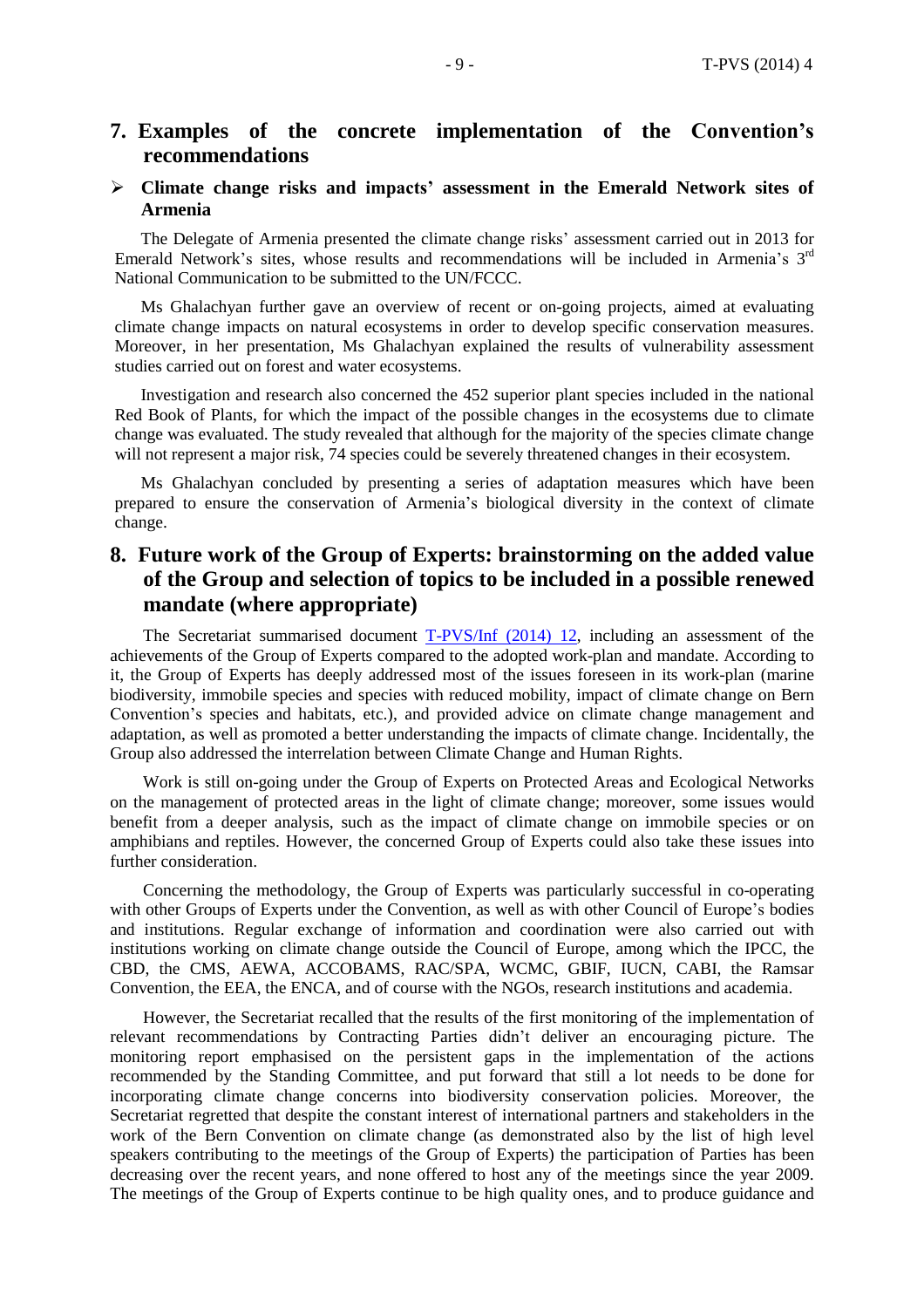recommendations which receive the appreciation of the Standing Committee, but a discussion on the real commitment of Parties towards the continuation of this work and on its value compared to the work carried out by others should be carried out.

Another issue raised by the Secretariat concerned the feedback given by Parties through their reporting. In fact, the number of reports received by the Secretariat (an average of 11 in the past 4 meetings) cannot be considered sufficient to properly represent the Contracting Parties to the Bern Convention. This undermines the correctness and usefulness of the results of monitoring of implementation and does certainly not benefit the Parties.

As a conclusion, the Secretariat addressed to the participants a series of questions, inviting them to have a brainstorming on the future of the Group of Experts.

The Delegate of Norway, Ms Borg Pedersen emphasised on the relevant and useful work carried out by the Group of Experts so far, noting the high quality documents produced and their practical utility for Contracting Parties. Moreover, she noted that full implementation of the recommendations and guidance elaborated and agreed by the Parties is still missing, while some of the issues raised by climate change need to be urgently addressed. The focus on biodiversity has been undoubtedly one of the main merits of the Group of Experts and something which the Group should help maintaining.

Ms Borg Pedersen suggested that the Group of Experts continues to work, through a renewed work-plan, particularly on mainstreaming biodiversity conservation into climate change adaptation and mitigation strategies. Work on the development of a common framework for monitoring the impact of climate change in Contracting Parties should also be foreseen, and could be of great support especially for those Parties lacking specific climate change monitoring programmes. Another topic which could be explored is the further investigation of the resilience of Bern Convention's listed species and habitats, in order to identify possible ways to enhance it. Another topic to be further investigated could be the impact of extreme climate events on local communities, and how they could use biodiversity conservation at local level to minisiming their impact.

Finally, Ms Borg Pedersen noted that the Convention could also liaise with the IPBES in order to complete the work that the latter is going to start on climate change.

The Delegate of Switzerland, Mr Walther, expressed appreciation for the work carried out by the Group of Experts and considered that it can still be relevant for encouraging actions by the Parties. Science has made important progress and knowledge on climate change has improved since the creation of the Group of Experts, which has certainly be successful in almost fulfilling its first workplan, but which could be even more relevant in stimulating further investigation of new and pending issues.

The Group of Experts could therefore consider the possibility of conducting a new phase of scientific assessments, based on the reports prepared so far, looking into possible gaps and new challenges, and with a stronger focus on action/reaction. He concluded by suggesting that the participants to the last meeting are informed, at the same time as the Focal Points, of the dates of the forthcoming meetings.

The representative of the CMS emphasised on the possibilities of cooperation between the Bern Convention and the CMS, in case the next CMS Conference of the Parties will adopt the draft workplan on climate change. He also recalled that the strong demand for urgent actions against the negative effects of climate change can only be satisfied through the work of groups of experts like the one established under the Bern Convention. However, it might be necessary for the Group to consecrate some time and energies to the preparation of its future work, by considering a new work-plan with clear objectives and deadlines. The Group could also explore how to improve the concrete implementation by Parties, identifying a list of top priorities.

The representative of Natural England stressed that the Bern Convention is probably the most appropriate forum for addressing the issue of biodiversity and climate change, and collecting evidence on this topic. Moreover, there is a number of issues which have not been (or sufficiently been) explored yet. For instance, the work initiated on embedding adaptation considerations into the management of the future Emerald sites deserves to be continued, and even expanded to the Natura 2000 network. The assessment of current practices in terms of adaptation in ecological networks could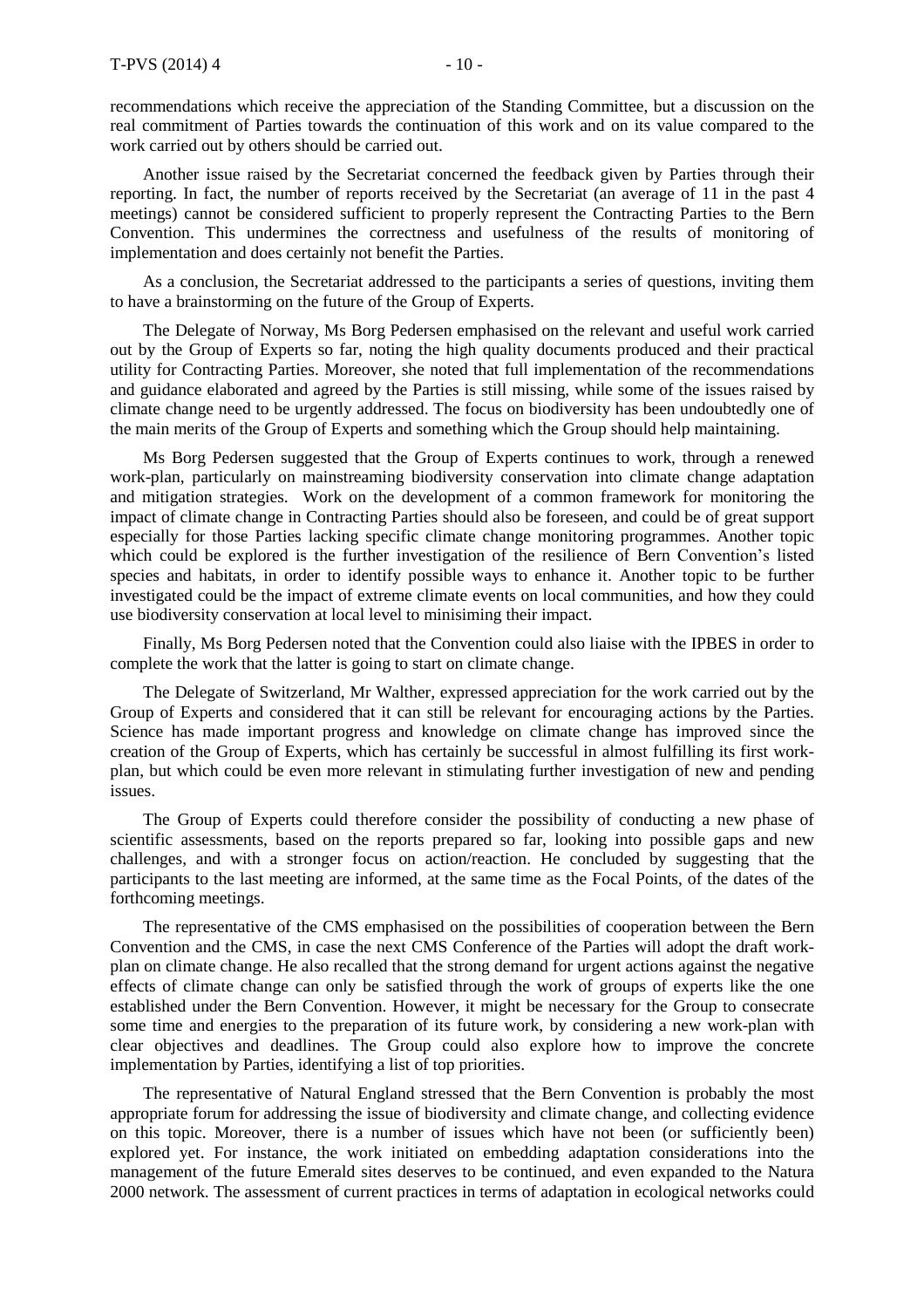also be conducted under the Convention's Group of Experts. Landscape variables in relation to climate change and how to develop permeable landscapes and functional ecological networks, in order to facilitate species' range shifts in response to climatic change could be another topic to be investigated, in the framework of cooperation with the Landscape Convention, also hosted by the Council of Europe.

The representative of the RSPB echoed the comments of many participants regarding the ability to properly communicate on the impacts and risks of climate change and suggested that the Group of Experts may wish to work on developing communication guidance on biodiversity and climate change adaptation, including considerations on how better reaching and involving in the conservation work other or new sectors, including other ministries and entities, business, and of course the citizens. Communication may also target the practical consequences of climate change on human well-being. Another aspect of the communication gap concerns the use of the scientific information and the difficulties in conveying through plain and understandable language the important messages delivered by the scientists. Improving all these aspects of communication may also help raising the profile of climate change issues and mobilising economic resources for addressing them. Finally, the Convention could also consider the opportunity and feasibility of preparing a study on ecosystem based adaptation and mitigation, the role of biodiversity in ecosystem services and the importance of adaptation in maintaining ecosystem services in a changing climate.

The participants further emphasised on the Council of Europe's values and structure, which facilitate democratic participation, international coordination, and constructive dialogue among all relevant stakeholders as a key factor of the effectiveness of the work of the Convention's Groups of Experts.

In conclusions, the Group of Experts decided to request to the Standing Committee to continue its work and namely to facilitate a restricted meeting of a Select Group in charge of preparing a new work-plan for the future of the work, focussing on the issues identified by the participants at the current meeting. However, on the suggestion of the Secretariat and taking into account the low level of participation of Parties in the recent meetings of the Group of Experts, the Group further requested that the Standing Committee has a discussion on the Parties' needs and expectations from the Group and confirms, where appropriate, the Parties' commitment and support to its future work.

#### **9. Closure**

The Chair thanked the participants for the fruitful meeting.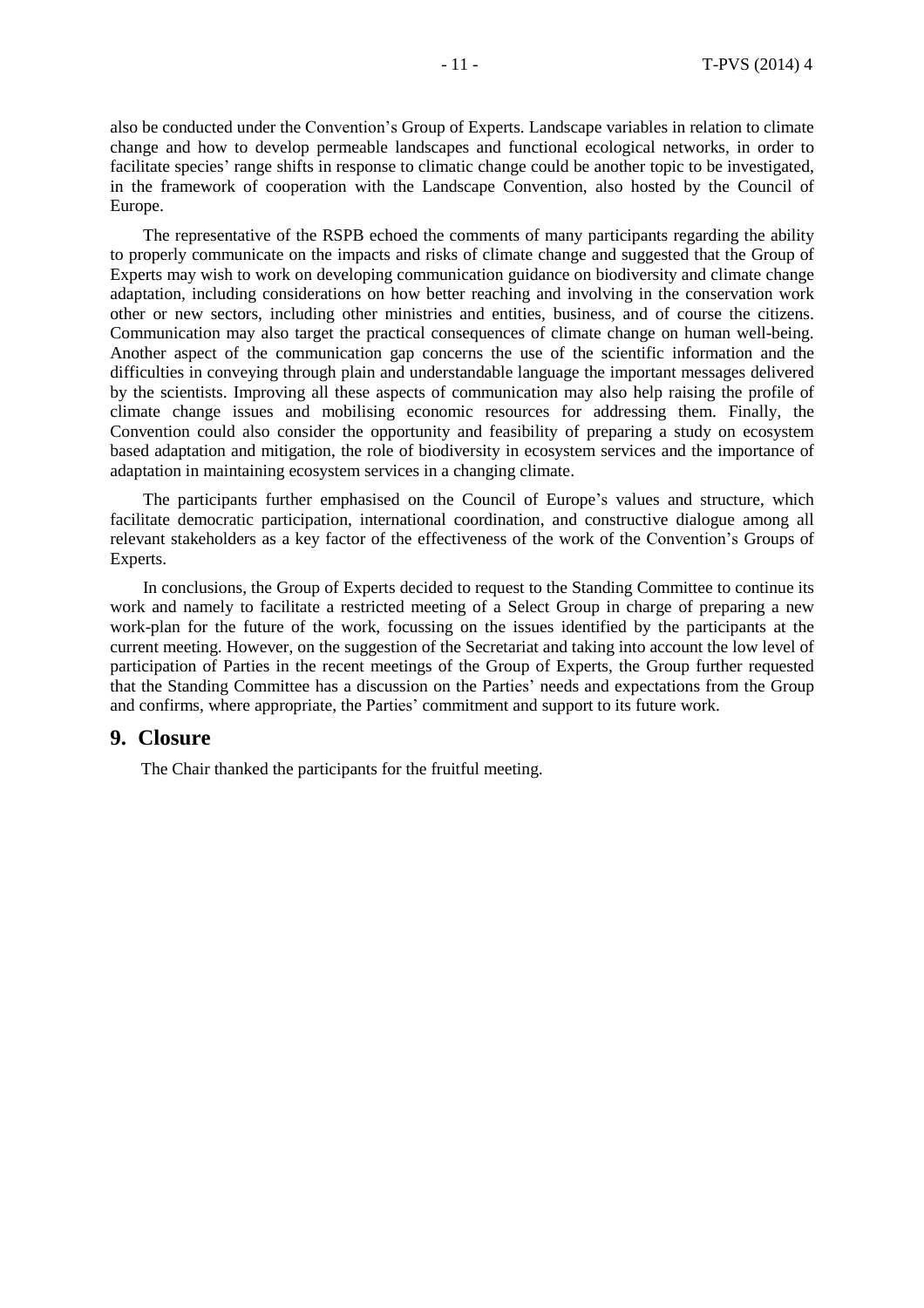**Annex 1**



# **Bern Convention Group of Experts on Biodiversity and Climate Change**

Palais de l'Europe, Room 10 Strasbourg, 19 June 2014

 $\overline{\phantom{a}}$  , where  $\overline{\phantom{a}}$ 

# **DRAFT AGENDA**

#### **09H30 – 17H30**

- **1. Opening of the meeting**
- **2. Election of the Chair**
- **3. Adoption of the agenda**
- **4. Introduction by the Secretariat**
- **5. Updates on biodiversity and climate change work in other fora**
	- a. The EU Adaptation Strategy *European Commission, DG ENV*
	- b. IPCC WGII Report "Climate Change 2014: Impacts, Adaptation and Vulnerability" *Dr. Josef Settele, Coordinating Lead Author of Chapter 4 of the report*
	- c. CMS Draft Programme of Work on combating the effects of climate change on migratory animals

*Mr Colin Galbraith, CMS Scientific Councillor for Climate Change*

- d. Reducing the impact of climate change on birds: the contribution of the RSPB *Dr Olly Watts, Senior Climate Change Policy Officer, RSPB*
- e. Council of Europe's Conference of INGOs: the work of the Democracy, Social Cohesion and Global Challenges Committee

*Ms Edith Wenger, Chair of the INGO Climate Change working group*

f. Towards Guidelines on the management of Emerald sites in the context of Climate Change

*Ms Iva Obretenova, Bern Convention*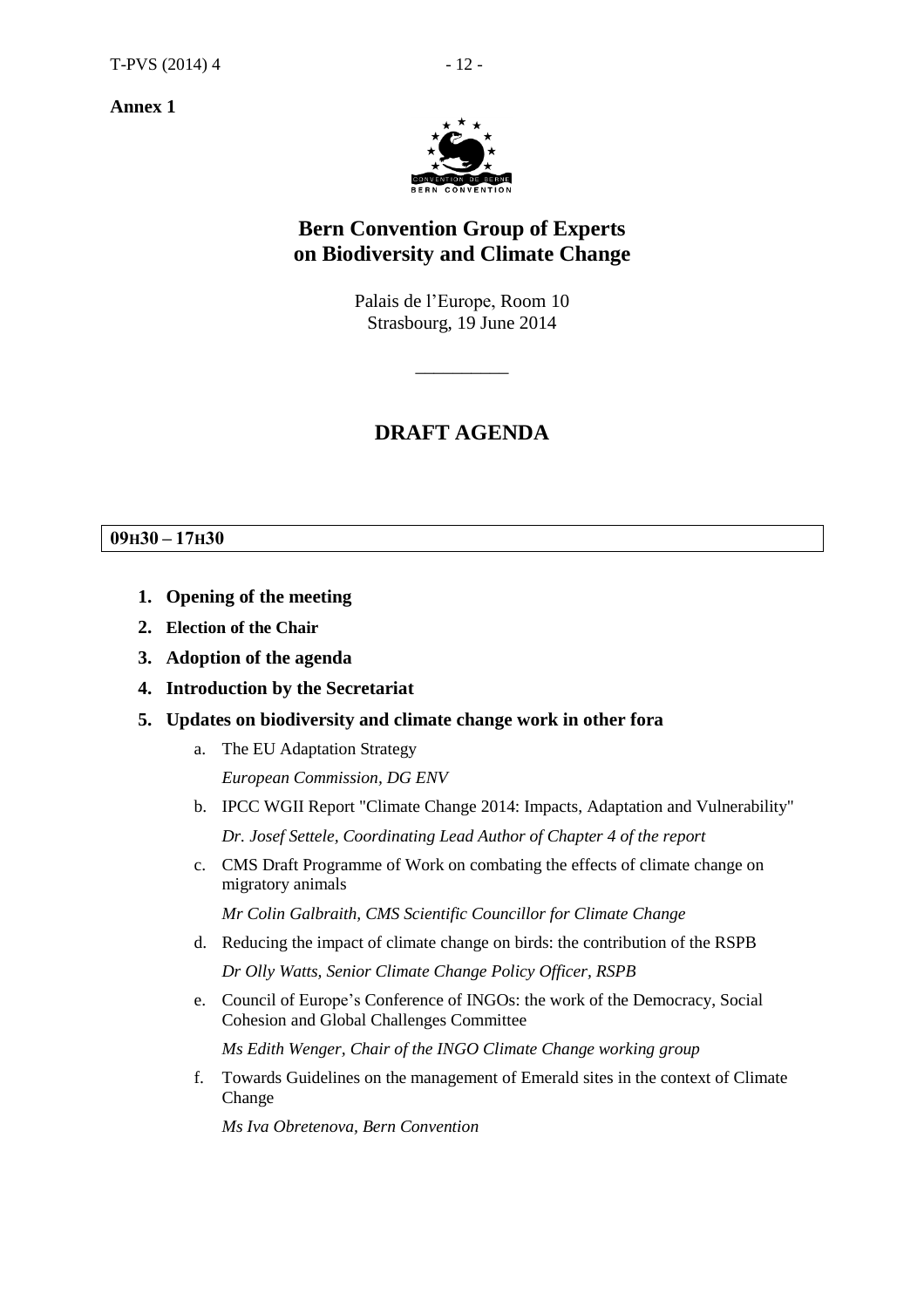- **6. Reports from Parties on the implementation of the relevant Standing Committee Recommendations since the last meeting** (October 2012)
- **7. Examples of the concrete implementation of the Convention's recommendations**
	- a. Climate change risks and impacts' assessment in the Emerald Network sites of Armenia

*Ms Hasmik Ghalachyan, Head of the Division of Plant Resources Management, Ministry of Nature Protection*

- **8. Future work of the Group of Experts: brainstorming on the added value of the Group and selection of topics to be included in a possible renewed mandate (where appropriate)**
- **9. Proposals to the Standing Committee to the Bern Convention**
- **10. Other Business**
- **11. Closure**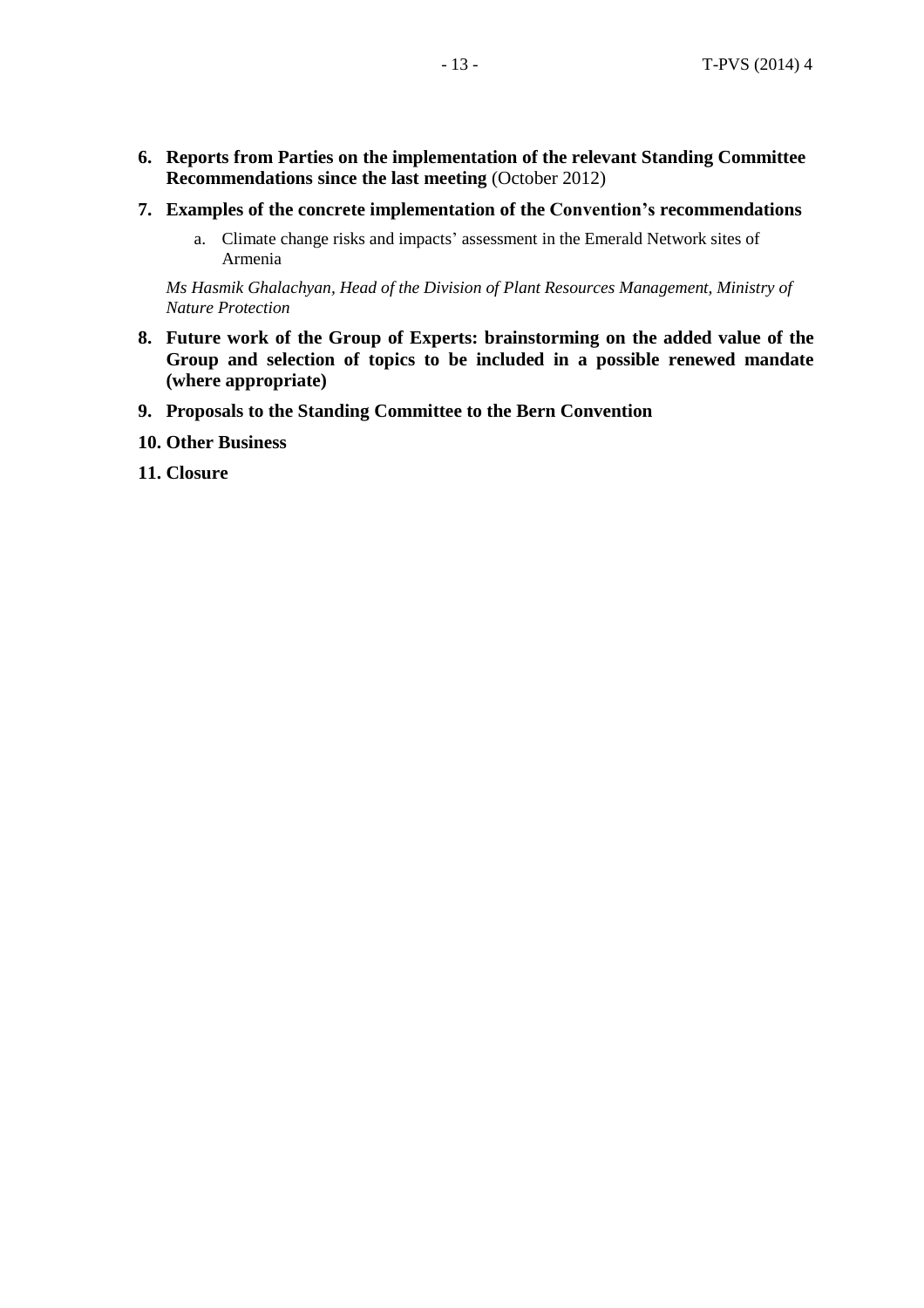## **Annex 2**

# **LIST OF PARTICIPANTS / LISTE DES PARTICIPANTS**

 $\overline{\phantom{a}}$  , where  $\overline{\phantom{a}}$ 

## **I. CONTRACTING PARTIES / PARTIES CONTRACTANTES**

#### **ALBANIA / ALBANIE**

Ms. Nertila SADEDINI, Projects Unit, Projects and Integration Directorate, Ministry of the Environment, Rruga e Durresit, no. 27, TIRANA Tel: + 355 4 2270623. E-mail: [info@biosafety-al.com](mailto:info@biosafety-al.com) or [Nertila.sadedini@hotmail.com](mailto:Nertila.sadedini@hotmail.com)

Ms Fjoralba BEGEJA, Project assistant, Directorate of Projects, Ministry of the Environment, Rruga e Durresit, No.27, TIRANA Tel : °+ 355 672051948. Fax: + 355 4 2224985. E-mail: [albabegeja@hotmail.com](mailto:albabegeja@hotmail.com) and [info@biosafety-al.com](mailto:info@biosafety-al.com)

#### **ARMENIA / ARMÉNIE**

Ms Hasmik GHALACHYAN, Head, Division of Plant Resources Management, Agency of Bioresources Management, Ministry of Nature Protection, Government Building 3, Republic Square, 0010 YEREVAN

Tel.: +374 10273890. E-mail: [ghalachyanhasmik@yahoo.com](mailto:ghalachyanhasmik@yahoo.com)

#### **ICELAND / ISLANDE**

Mr Trausti BALDURSSON, Head of International Affairs, Icelandic Institute of Natural History, Urriðaholtsstraeti 6 – 8, 212 GARDABAER Tel : +354 5900 500. Fax: +354 5900 595. E-mail: [trausti@ni.is](mailto:trausti@ni.is)

*[Apologised for absence / Excusé]*

#### **NORWAY / NORVÈGE**

Ms Åsa Alexandra BORG PEDERSEN, Senior advisor, Section for Climate Science and Adaptation, Norwagian Environment Agency, P.O. Box 5672 Sluppen, N-7485 TRONDHEIM. Tel: +47 73 58 05 00. E-mail: [asa.alexandra.borg.pedersen@miljodir.no](mailto:asa.alexandra.borg.pedersen@miljodir.no)

#### **SWITZERLAND / SUISSE**

Mr Gian-Reto WALTHER, Scientific Officer, Species, Ecosystems, Landscapes Division, Federal Office for the Environment FOEN, CH-3003 BERN Tel: +41 (0)31 322 93 64. Fax +41 (0)31 323 89 74. E-mail [gian-reto.walther@bafu.admin.ch](mailto:gian-reto.walther@bafu.admin.ch)

#### **UKRAINE / UKRAINE**

Ms Anastasiia DRAPALIUK, Senior Specialist, Department of Protected Areas, Ministry of Ecology and Natural Resources, Mytropolyta Vasylia Lypkivskogo Str., KYIV, 03035. Tel/fax: +38 044 206-21-92.. E-mail: [nastia-parks@menr.gov.ua](mailto:nastia-parks@menr.gov.ua)

## **II. OBSERVERS / OBSERVATEURS**

#### **European Topic Centre on Biological Diversity / Centre Thématique Européen Biodiversité**

Ms Sophie CONDE, Deputy Manager / Directrice adjointe, European Topic Centre on Biological Diversity/ Centre Thématique Européen Biodiversité, Museum national d'Histoire naturelle (MNHN), CP 41 57 rue Cuvier, 75231 PARIS Cedex 05 France.

Tel + 33 140 79 38 70. E-mail : [sophie.conde@mnhn.fr.](mailto:sophie.conde@mnhn.fr) website :<http://bd.eionet.europa.eu/>

#### **INGO Conference Council of Europe**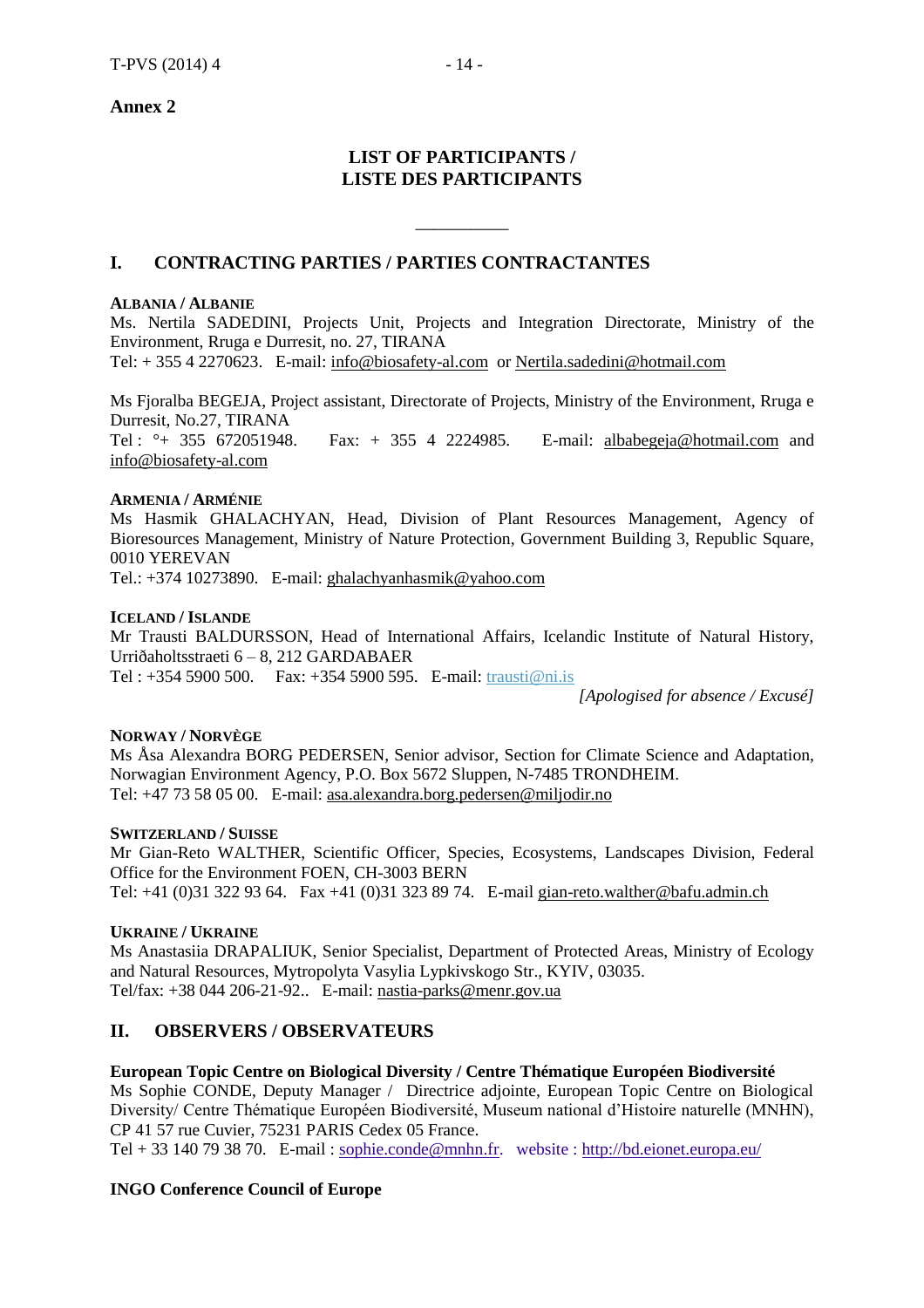Ms Edith WENGER, Bureau Européen de l'Environnement, représentante près le Conseil de l'Europe, 7 rue de Cronenbourg, F-67300 SCHILTIGHEIM, France. Tel/Fax: +33 388 62 13 72. E-mail : [elwenger@free.fr](mailto:elwenger@free.fr)

#### **Natural England**

Mr Simon DUFFIELD, Senior Specialist - Climate Change Adaptation, Conservation Strategy, Natural England, Cromwell House, 15 Andover Road, Winchester, SO23 7BT, United Kingdom Tel. +44 01264 889937. E-mail: [simon.duffield@naturalengland.org.uk](mailto:simon.duffield@naturalengland.org.uk)

#### **Royal Society for the Protection of Birds (RSPB)**

Mr Olly WATTS, Senior Climate Change Policy Officer, RSPB UK Headquarters, The Lodge, Sandy, Bedfordshire SG19 2DL, United Kingdom. Tel: +44 1767 693084. E-mail: [oliver.watts@rspb.org.uk](mailto:oliver.watts@rspb.org.uk) or [rspb.org.uk](http://www.rspb.org.uk/)

## **III. SPEAKERS / ORATEURS**

Mr Colin A GALBRAITH, Councillor for Climate Change, CMS, 45 Mounthooly Loan, EDINBURGH EH10 7JD, United Kingdom Tel: +44 131 445 5425. E-mail : [colin@cgalbraith.freeserve.co.uk](mailto:colin@cgalbraith.freeserve.co.uk)

Mr Josef SETTELE, Helmholtz Centre for Environmental Research - UFZ, Theodor-Lieser-Str. 4, 06120 HALLE, Germany. Tel: +49 (0)345 558 5320. Fax.: +49 (0)345 558 5329. E-mail: [Josef.Settele@ufz.de](mailto:Josef.Settele@ufz.de)

# **IV. SECRETARIAT / SECRETARIAT**

**Council of Europe / Conseil de l'Europe, Directorate of Democratic Governance / Direction de la Gouvernance démocratique, Biodiversity Unit / Unité de la Biodiversité, F-67075 STRASBOURG CEDEX, France**

Tel : +33 3 88 41 20 00. Fax : +33 3 88 41 37 51.

Ms Ivana d'ALESSANDRO, Secretary of the Bern Convention / Secrétaire de la Convention de Berne, Head of Biodiversity Unit / Chef de l'Unité de la Biodiversité Tel : +33 3 90 2151 51. Fax : +33 3 88 41 37 51. E-mail : [ivana.dalessandro@coe.int](mailto:ivana.dalessandro@coe.int)

Ms Iva OBRETENOVA, Administrator / Administrateur, Biodiversity Unit / Unité de la Biolodiversité Tel: +33 390 21 58 81. Fax: +33 388 41 37 51. E-mail: [iva.obretenova@coe.int](mailto:iva.obretenova@coe.int)

Ms Tatiana STATE MASSON, Principal Administrative assistant, Biodiversity Unit / Assistante administrative principale, Unité de la Biodiversité Tel : +33 390 21 43 98. Fax : +33 3 88 41 37 51 E-mail : [tatiana.state-masson@coe.int](mailto:tatiana.state-masson@coe.int)

Ms Véronique de CUSSAC, Assistant / Assistante, Biodiversity Unit / Unité de la Biodiversité Tel : +33 3 88 41 34 76. Fax : +33 3 88 41 37 51. E-mail : [veronique.decussac@coe.int](mailto:veronique.decussac@coe.int)